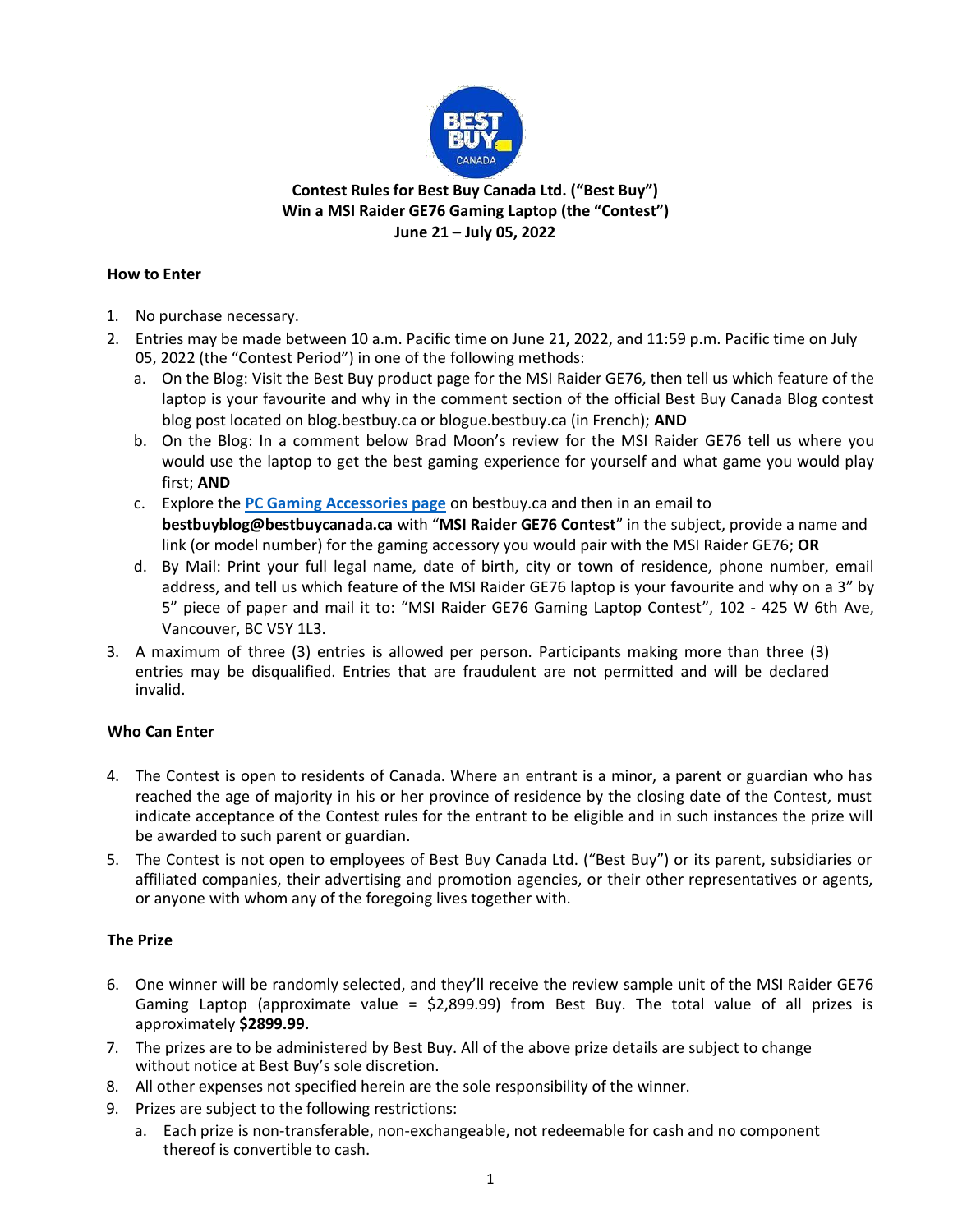- b. Each prize must be accepted as awarded and may not be sold; and
- c. Best Buy reserves the right to substitute any of the prizes with a prize of equivalent retail value in the event the prizes are not reasonably available at their discretion.

## **Contest Draw**

- 10. The contest will take place from June 21, 2022, at 10 a.m. Pacific time until July 05, 2022, at 11:59 p.m. Pacific time. The winners will be selected by random draw from all eligible entries submitted as provided in these Contest Rules. Draw will be made at 10:00 a.m. Pacific time on July 07, 2022.
- 11. Following the draw, the selected entrant(s) will be contacted in a response to their contest entry.
- 12. In order to receive a prize, the selected entrant(s) must:
	- a. respond to the prize notification email or telephone call within forty-eight (48) hours of transmission.
	- b. correctly answer, unaided, a time-limited, mathematical skill-testing question; and
	- c. sign and submit a declaration to Best Buy within 5 days of receipt of the Prize Acceptance and Acknowledgement Form stating that he/she:
		- i. has read, understands and complies with the Contest rules.
		- ii. releases and discharges Best Buy, MSI, subsidiaries, affiliates, officers, directors, employees, and agents (collectively, the "Released Parties"); and
		- iii. consents to the announcement of the winner's name and the use by or on behalf of Best Buy of the winner's name, address, photograph, likeness, voice or statements, and/or use of winning room for advertising and promotional purposes without any further compensation to the winner.
- 13. If the prize winner fails to comply with any of the requirements set out in paragraph 12, their applicable prize will be automatically forfeited, and another entrant will be selected by random draw.
- 14. The chances of winning a prize depends on the number of eligible entries received.

#### **Consent to Personal Information Use and Disclosure**

- 15. By entering the Contest, participants consent to Best Buy's collection, use and disclosure of the personal information provided in Contest entries for the administration of the Contest and in aggregated, nonpersonal form in order to create reports regarding Contest entrant demographics and consumer habits, which reports Best Buy's may disclose to others.
- 16. Participants who indicate on their entry form that they wish to receive Best Buy's e-newsletter further consent to the collection, use, and disclosure of their personal information (including their email address) by Best Buy for the purpose of providing the e-newsletter. Signing-up for the e-newsletter will not affect the odds of winning.

#### **Disclaimer and Liability Exclusion**

- 17. Best Buy and its parents, subsidiaries and affiliates will not, under any circumstances, be responsible for, or liable to any Contest entrant or any other person for
	- a. any erroneous, lost, damaged, late, incomplete, misdirected, deleted, defective, or altered Contest entries, regardless of the cause;
	- b. any failure for any reason whatsoever of the selected entrant to receive a prize notification email;
	- c. any changes in email addresses or email address assignments after Contest entry forms are submitted;
	- d. any computer, online, telephone, or technical malfunctions or errors that may occur, regardless of the cause; or
	- e. any damage or loss, including any loss of use, loss of production, loss of profits (anticipated or otherwise), loss of markets, economic loss, special, indirect or consequential loss or damage or punitive damages, whether in contract, tort or under any other theory of law or equity, arising from,